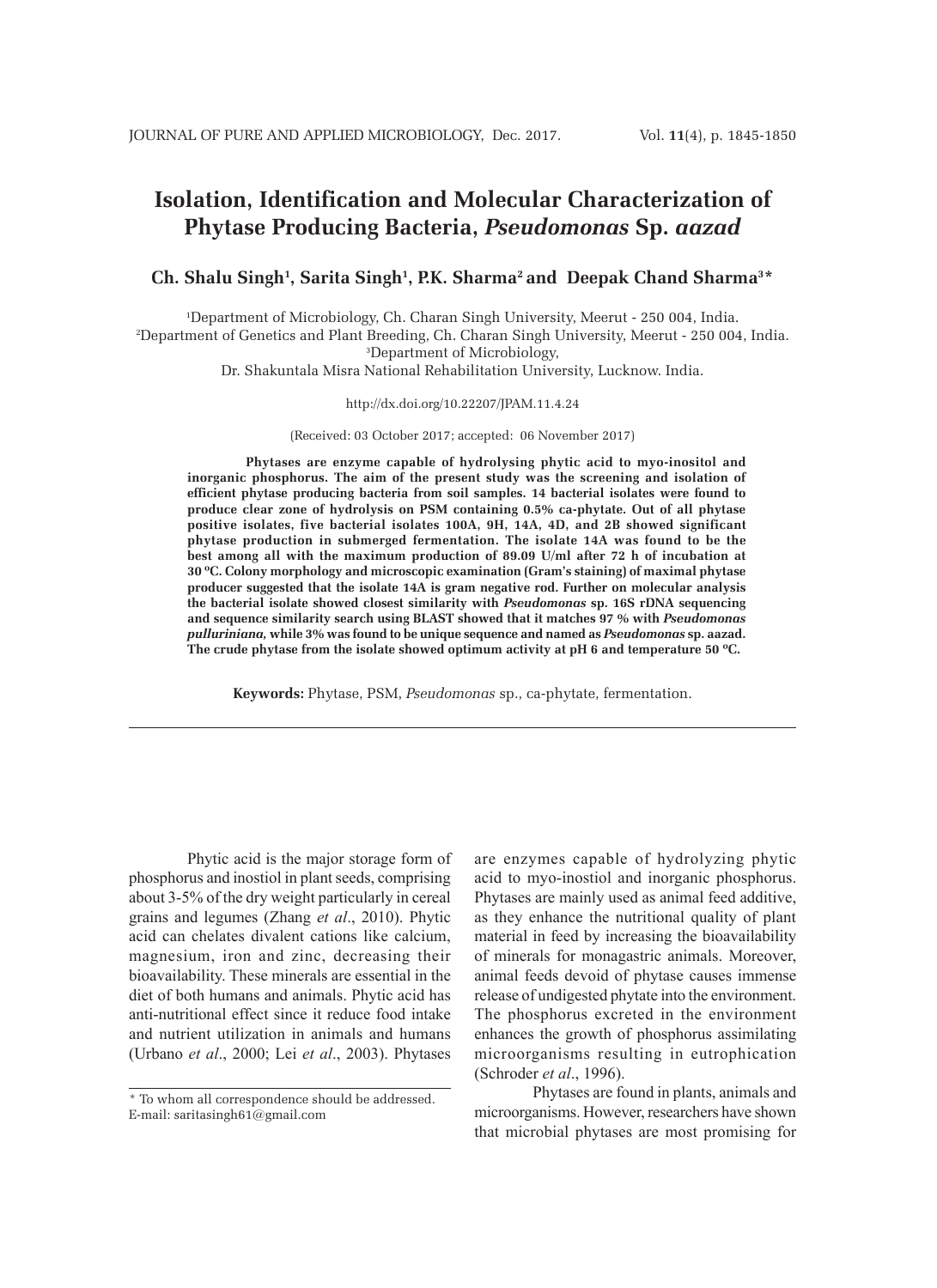biotechnological application (Angelis *et al*., 2003). Studies have shown that bacterial phytases offer several advantages over fungal phytases because of higher substrate specificity, greater resistance to proteolysis and better catalytic capability. There is an ongoing interest in microorganisms including bacteria for novel and efficient phytases as there is no single phytase that may be able to meet the diverse need for all commercial and environmental applications. The present study reports isolation, production and molecular identification of efficient phytate degrading bacteria, *Pseudomonas* sp.

#### **MATERIAL AND METHODS**

#### **Sample collection**

Isolation of the phytase-producing bacteria was carried out by sampling 150 soil samples from different geographical regions. Samples were collected from 10 cm below soil surface aseptically with the help of sterile spatula in sterile polythene bags. Three serial dilutions of each sample were prepared  $(10^{-1}, 10^{-3}, \text{ and } 10^{-5})$ in normal saline. 100 µl of each dilution were inoculated on freshly prepared nutrient agar plates having pH of (4.0, 7.0 and 10.0) and incubated at 10 °C (24-96 h), 30 °C (24–72 h) and 60 °C (12–24 h). Isolated colonies of different morphological characteristics (variations in size, shape, color and regularity) were sub-cultured on fresh nutrient agar medium plates at neutral pH.

### **Isolation of phytase producing bacteria**

The bacterial isolates to be screened for phytase production were point inoculated in phytase screening medium (15 g-1 Glucose, 5.0 gl-1 NH4 NO3, 0.5 gl- 1 KCl, 0.5 gl-1 MgSO4. 7H2O, 0.01 gl-1 FeSO4.7H2O, 0.01 gl-1 MnSO4.7H2 O, 0.5 % Ca-phytate,20.0 gl-1 Agar; pH adjusted to 5.5) and incubated at 30 ºC for 24-48 h. Bacterial colonies



**Fig. 1.** Zone of hydrolysis shown by some isolates on phytase screening medium containing Ca phytate

J PURE APPL MICROBIO*,* **11**(4), DECEMBER 2017.

showing the zone of hydrolysis on the solid plates indicate phytase activity. The isolates with distinct zone of hydrolysis were considered positive and selected for further study on the basis of size of zone (mm).

## **Phytase enzyme assay**

Phytase producing bacterial isolates were inoculated in 50 ml PSM broth containing 0.5% calcium phytate and were cultured in a rotary shaker (200 rpm) at 30 ºC for 72 hr. 2 ml cultures were withdrawn aseptically from flasks periodically. The cell-free supernatant obtained after centrifugation at 10,000 rpm for 10 min, was used as the source of extracellular phytase enzyme. Phytase assay was done by measuring the amount of phosphate released using sodium phytate as a substrate. The reaction mixture comprised 0.5 ml of 0.1 M Mop's buffer (pH 7.0), 0.5 ml of sodium phytate and 1.0 ml crude enzyme. The reaction was carried out at 40 ºC for 10 min and stopped by adding 2.0 ml 10% (w/v) TCA. The phosphate released was determined spectrophotometrically according to Fiske and Subbarow (1925). A reference standard curve of  $KH_{2}PO_{4}$  was simultaneously assayed with the sample. 'One unit of enzyme activity was defined as the amount of enzyme used to liberate one umole inorganic phosphate/ml/minute under the assay conditions'.

## **pH and temperature optima of phytase enzyme**

The pH optima of enzyme were determined by incubating reaction mixture on different pH ranging from pH 2.0-9.0 [0.2 M glycine/HCl buffer (pH 2.0 to 3.0), 0.2 M acetic acid/sodium acetate buffer (pH 4.0 to 6.0)], 0.2 M Tris/HCl (pH 7.0 to 8.0)]. The temperature optima of enzyme were determined by incubating the reaction mixture at different temperature  $30^{\circ}$ C-70 $^{\circ}$ C and the phytase activity was assayed

## **Identification of phytase producing bacterial isolate**

The phytase producing bacterial isolates were identified by colony morphology and microscopic examination (gram staining). Metabolic fingerprinting is also done for the identification. The culture was sent to BTK biosciences, New Delhi, for the biochemical identification of bacterial species.

## **Molecular identification**

Genomic DNA was extracted by a modified method of Bazzicalupo and Fani (1994).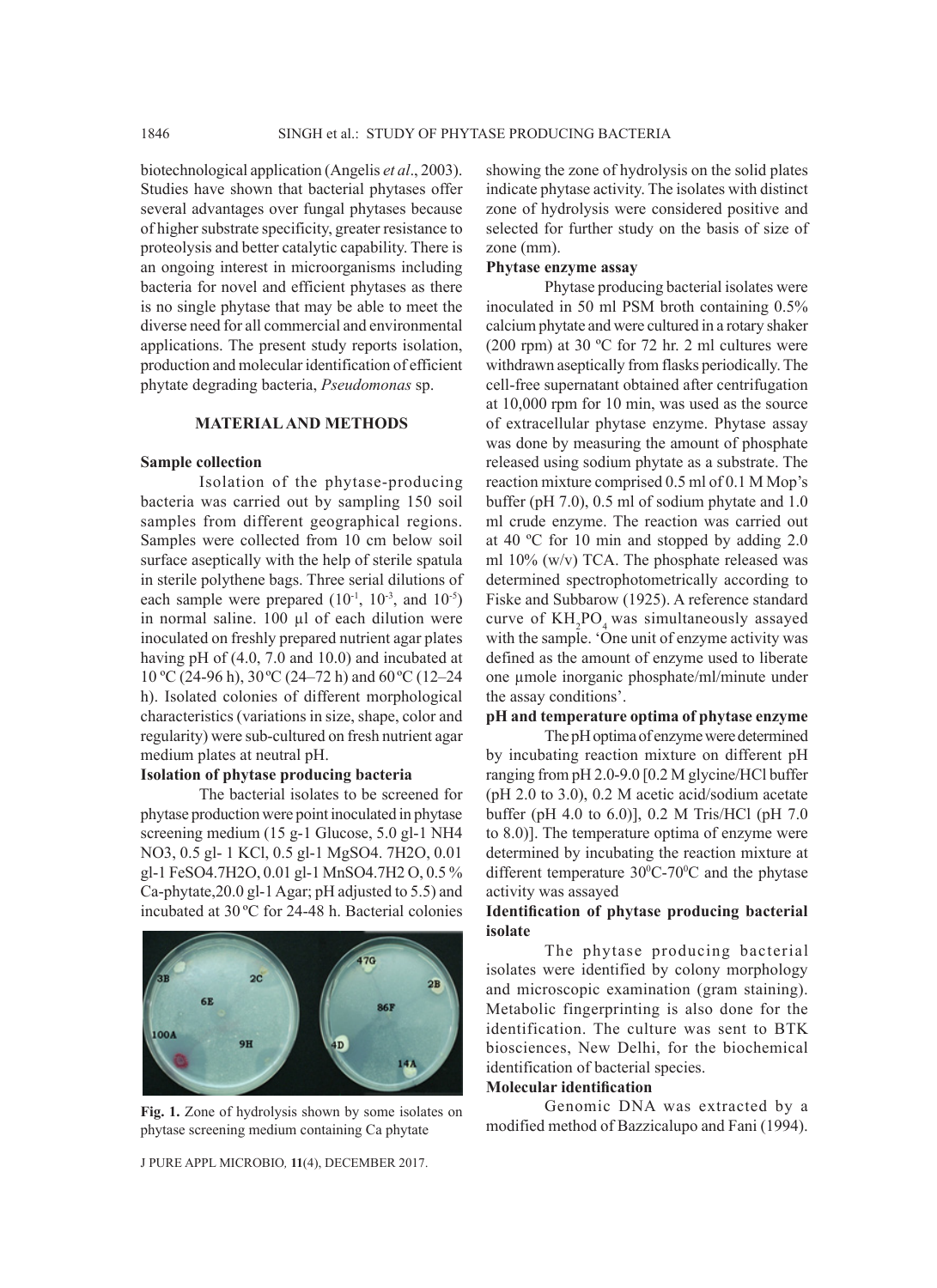PCR amplification of 16S rDNA of bacterial isolate was carried out using eubacterial universal primers Gm3f and Gm4r. Primer sequences were as follow: Gm3f (5'- AGA GTT TGA TCM TGG - 3') and Gm4r **(**5' - TAC CTT GTT ACG ACT T - 3')(Eden *et al*., 1991). PCR amplification was done in 10 µl reaction mixture containing 5 µl taq master mix, 1.25 µl primers, 1.25 µl genomic DNA and 1.25 µl sterile deionised water. The reaction conditions were as follows: initial denaturation at 95 0 C for 7 min, 35 amplification cycles of denaturation at 94 °C for 1 min, annealing at 51<br><sup>o</sup>C for 1 min and primer extension at 72 °C for 1 C for 1 min and primer extension at  $72 \degree$ C for 1 min; followed by a final extension at  $72 \degree C$  for 10 min. The PCR product was run on 0.8% agarose gel and visualized under UV transilluminator. The



**Fig. 2.** Phytase activity of bacterial isolate at different pH (a) and temperature (b)



**Fig. 3.** Colony morphology of phytase producing bacterial isolates (a). Microscopic examination of selected bacterial isolates  $(100X)(b)$ 

J PURE APPL MICROBIO*,* **11**(4), DECEMBER 2017.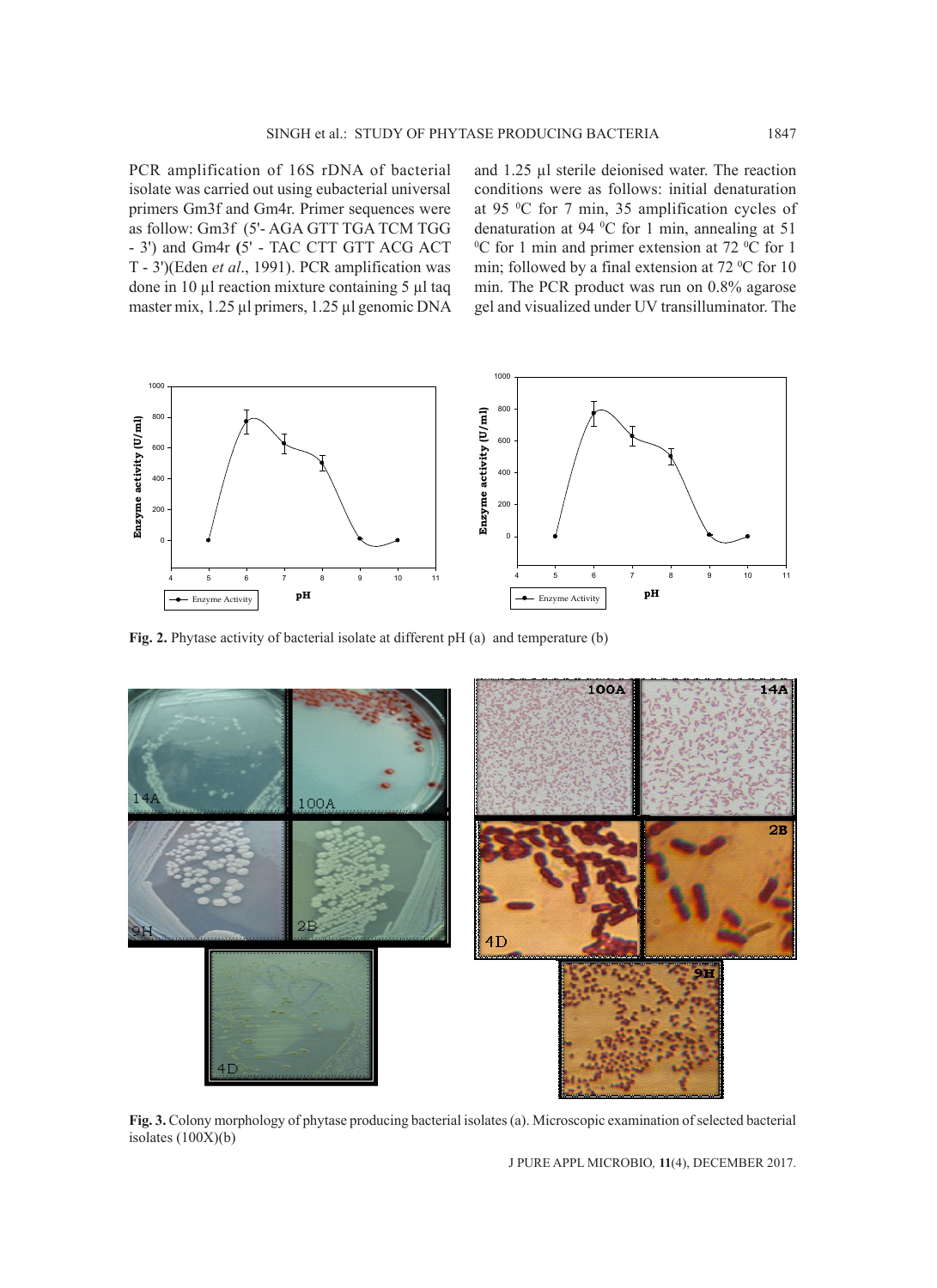nucleotide sequence was determined by PCRdirected sequencing by Chromous biotech Pvt. Ltd., Bangalore, India.

### **RESULTS AND DISCUSSION**

#### **Isolation of phytase producing bacteria**

Phytase, much in demand, has potential application in food and feed industry for ameliorating digestibility and assimilation of nutrients by improving growth of poultry, pigs and fishes. On primary qualitative screening, 14 bacterial isolates were found to produce clear zone of hydrolysis. The formation of zone of hydrolysis around the bacterial colony was a positive indication of extracellular phytase production (Hill *et al.* 2009). Fig.1 show zone of clearance around colonies of some isolate.

#### **Phytase activity and optimization**

Phytase activity was determined by measuring the amount of liberated inorganic phosphate and its reaction with colour reagent. Phytase production was done in PSM broth and five bacterial isolates 100A, 9H, 14A, 4D, and 2B showed significant phytase production in submerged fermentation. The isolate 14A was found to be the best among all with the maximum production of 89.09 U/ml at 72 h (Table.1), and was finally selected for further study. Most bacterial phytases studied show their optimum activity in acidic range. For instance, for *Aerobacter aerogenes* (Greaves *et al*., 1967), *E. coli* (Greiner *et al*., 1993), *S. castellii* (Segueilha *et al*., 1992), *A. adeninivorans* (Sano *et al*., 1999), *Selenomonas ruminatium* (Sreeramulu *et al*., 1996) and *Pseudomonas* sp. (Irving and Cosgrove, 1971), the optimum pH was between 4.0 and 5.5. In our study, the maximum enzyme activity (771 U/ml) was observed at pH 6, and comparable activity was observed at pH range (6-8). Activity of enzyme showed a decrement as the pH increases. The maximum activity (784 U/ml) was measured at 50 ºC, and the activity was also considerably good at temperature range 40-60 ºC. Activity decreases as the temperature increases above 50 ºC (Fig.2). Phytase production at elevated temperature is desirable for feed application.

## **Identification of phytase producing bacterial isolate**

Colony morphology and microscopic examination (Gram's staining) of maximal phytase producers suggested that the isolates 100A, and 14A are gram negative rod, and 9H, 4D, and 2B are gram positive rods and cocci (Fig.3). Using the Biolog system the metabolic pattern of 14A was analyzed. The culture was positive for pH 6 , it can utilize D-Glactouronic acid, L-Aspartic acid, D-Glucuronic acid, D-Serine and was found sensitive towards Troleandomycin, Lincomycin, Vancomycin, Rifamycin, Tetrazolium violet, Tetrazolium blue, 1% Sodium lactate, Potassium tellurite and 1% NaCl. The result was recorded which identified it as a species of *Pseudomonas florescence*. Although, when strain 14A was treated under UV light (Brodsky and Nixon, 1974), it did not show any florescence.

## **Molecular identification**

The molecular identification of bacterial isolate (14A) was done using 16S rDNA (Fig.4).



J PURE APPL MICROBIO*,* **11**(4), DECEMBER 2017. **Fig. 4.** Gel pictures showing genomic DNA and 16S rDNA amplicon of bacterial isolates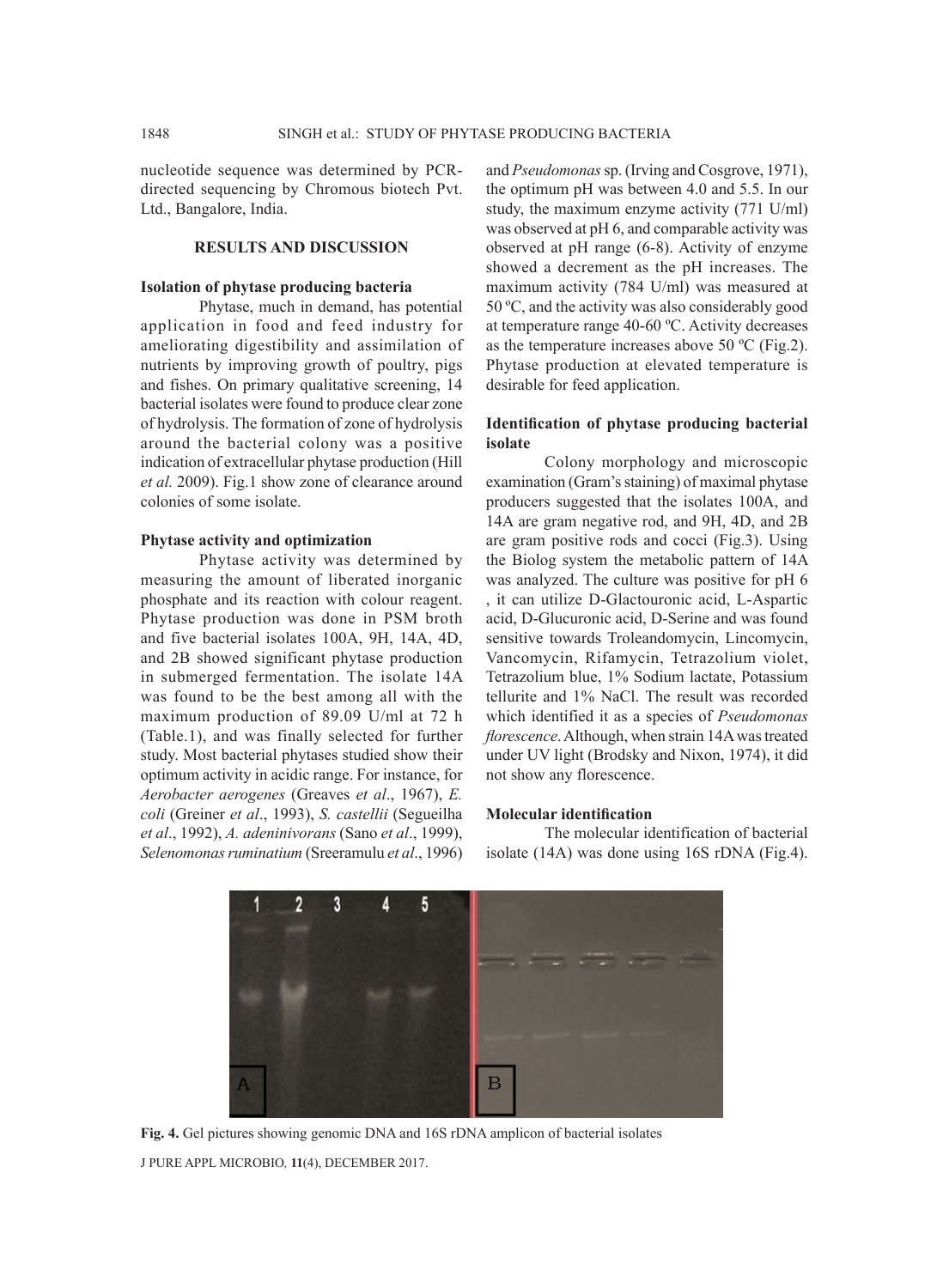The 16S rDNA gene was amplified by PCR using eubacterial universal primers. The PCR product was estimated to be approximately 1.5 kb. By constructing the phylogenetic tree of the gene sequence the isolate showed maximum similarity with *Pseudomonas* sp. Phylogenetic relationship is shown in Fig.5. 16S rDNA sequencing and sequence similarity search using BLAST showed that it matches 97 % with *Pseudomonas pulluriniana,*  while 3% was found to be unique sequence (submitted at NCBI Gene bank with the accession number 157554). On the basis of these results, we concluded that the strain 14A belongs to genus *Pseudomonas* and were named as *Pseudomonas* sp. strain *aazad.* Phytase from *Pseudomonas spp.* were also reported by Richardson and Hadobas 2001 and Kim *et al*. 2002*) B. amyloliquefaciens* (Kerovuo *et al*. 1998*), Bacillus spp.* (Powar and Jagannathan 1982, Shimizu 1992, Kim *et al*. 1998), *Klebsiella spp*. (Greiner *et al*. 1997), *E. coli* (Greiner *et al*. 1993) *and Mitsuokella spp.* (Lan *et al*. 2002) are some of the phytase producing bacteria reported so



**Fig. 5.** Phylogenetic relationship of 16S rDNA sequence of *Pseudomonas* sp. strain *aazad* (14A) with available sequences on NCBI nucleotide database

J PURE APPL MICROBIO*,* **11**(4), DECEMBER 2017.